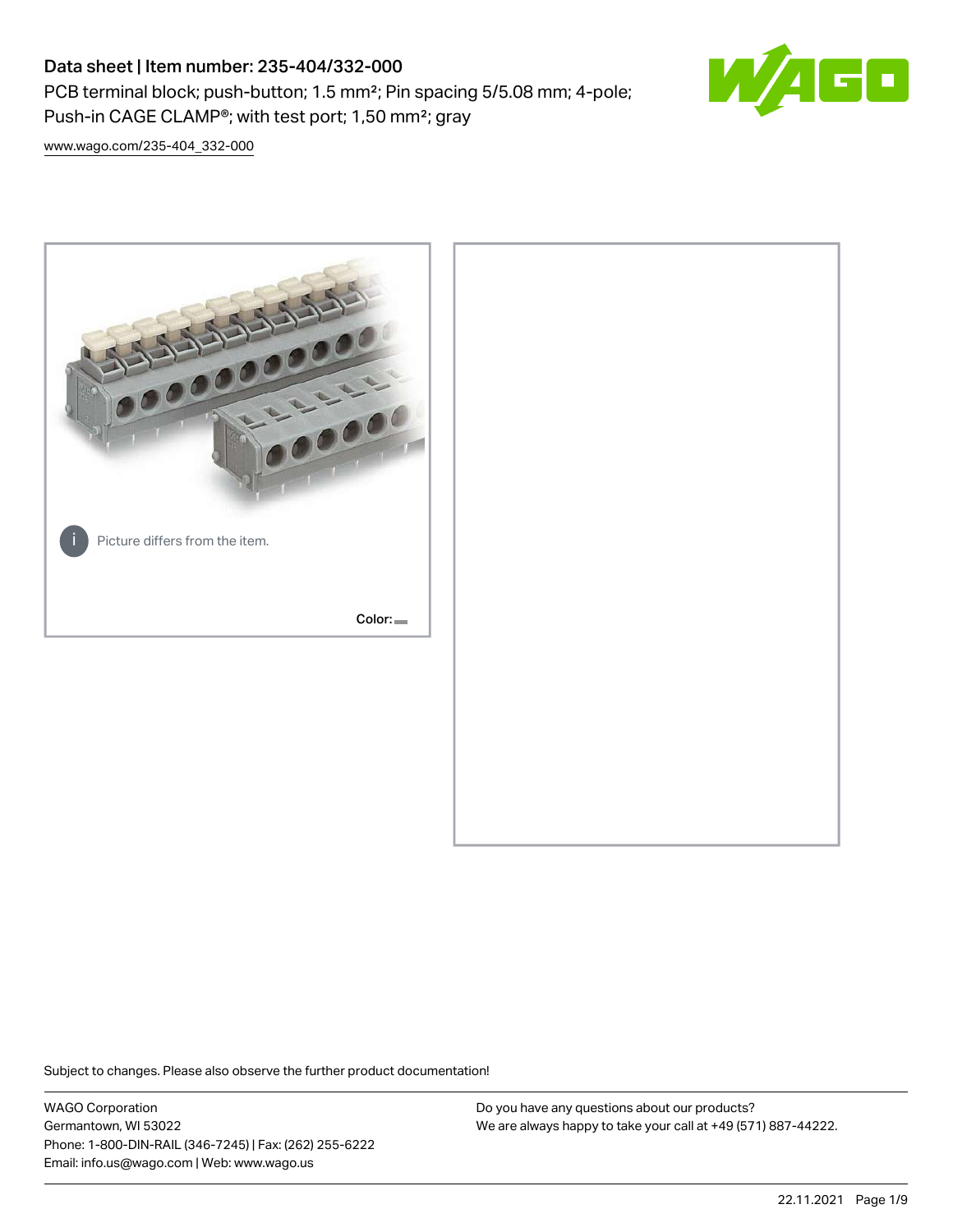

Dimensions in mm

 $L =$  (pole no. x pin spacing) + 1.5 mm

#### Item description

- **PCB terminal strips with push-buttons**
- **Push-in termination of solid and ferruled conductors**
- $\blacksquare$ Convenient termination/removal of fine-stranded conductors via push-buttons
- Set to metric or inch pin spacing by compressing terminal strips or pulling them apart

Subject to changes. Please also observe the further product documentation!

WAGO Corporation Germantown, WI 53022 Phone: 1-800-DIN-RAIL (346-7245) | Fax: (262) 255-6222 Email: info.us@wago.com | Web: www.wago.us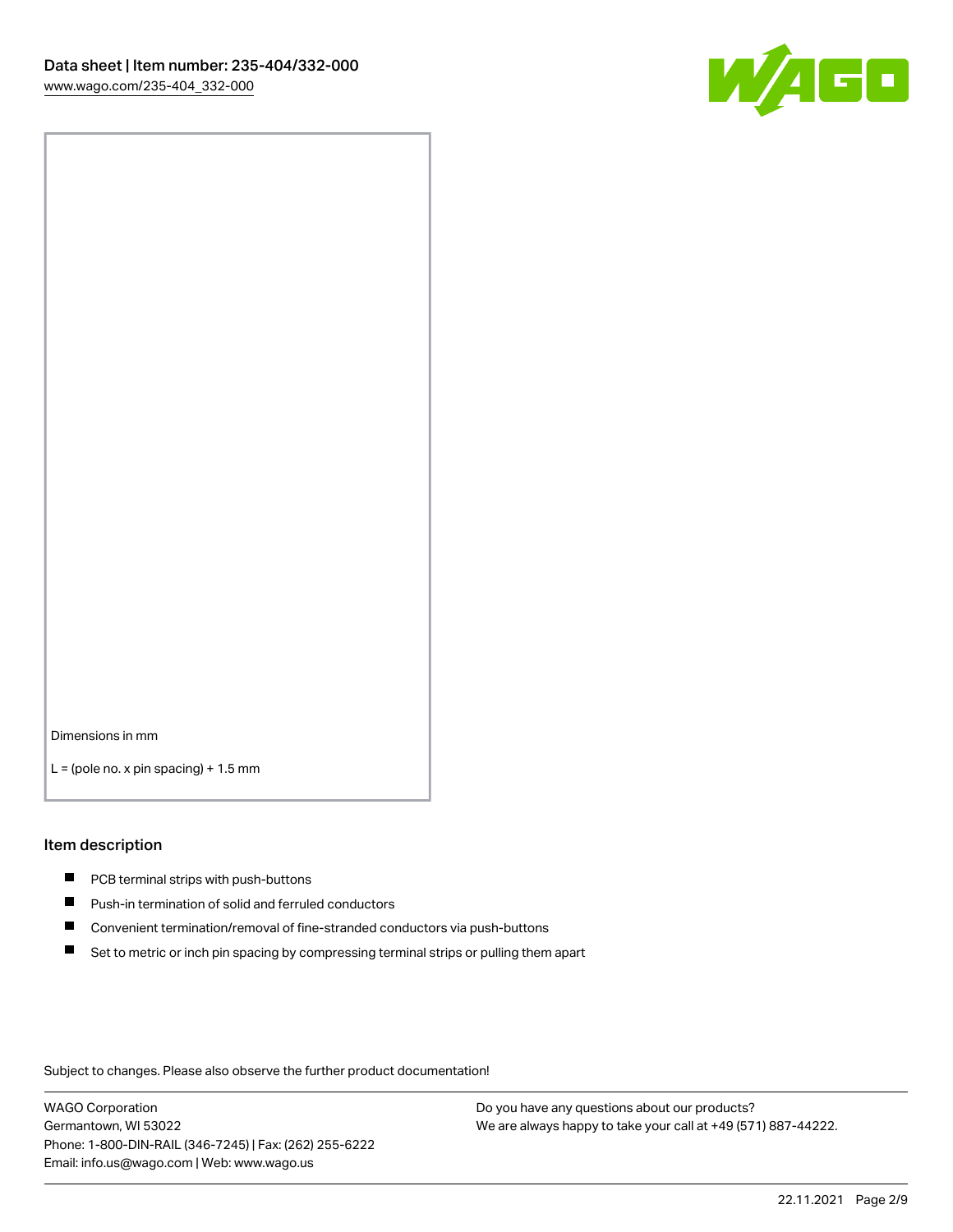

# Data

## Notes

| Variants: | Other pole numbers                                           |
|-----------|--------------------------------------------------------------|
|           | Other colors                                                 |
|           | Terminal strips with 7.5/7.62 mm and 10/10.16 mm pin spacing |
|           | Mixed-color PCB connector strips                             |
|           | Direct marking                                               |

## Electrical data

## IEC Approvals

| Ratings per                 | IEC/EN 60664-1                                            |
|-----------------------------|-----------------------------------------------------------|
| Rated voltage (III / 3)     | 250 V                                                     |
| Rated surge voltage (III/3) | 4 <sub>k</sub> V                                          |
| Rated voltage (III/2)       | 320 V                                                     |
| Rated surge voltage (III/2) | 4 <sub>k</sub> V                                          |
| Nominal voltage (II/2)      | 630 V                                                     |
| Rated surge voltage (II/2)  | 4 <sub>k</sub> V                                          |
| Rated current               | 17.5A                                                     |
| Legend (ratings)            | (III / 2) ≙ Overvoltage category III / Pollution degree 2 |

## UL Approvals

| Approvals per                  | UL 1059 |
|--------------------------------|---------|
| Rated voltage UL (Use Group B) | 300 V   |
| Rated current UL (Use Group B) | 10 A    |
| Rated voltage UL (Use Group D) | 300 V   |
| Rated current UL (Use Group D) | 10 A    |

## CSA Approvals

| Approvals per                   | CSA   |
|---------------------------------|-------|
| Rated voltage CSA (Use Group B) | 300 V |
| Rated current CSA (Use Group B) | 15 A  |

## Connection data

Subject to changes. Please also observe the further product documentation!

| <b>WAGO Corporation</b>                                | Do you have any questions about our products?                 |
|--------------------------------------------------------|---------------------------------------------------------------|
| Germantown, WI 53022                                   | We are always happy to take your call at +49 (571) 887-44222. |
| Phone: 1-800-DIN-RAIL (346-7245)   Fax: (262) 255-6222 |                                                               |
| Email: info.us@wago.com   Web: www.wago.us             |                                                               |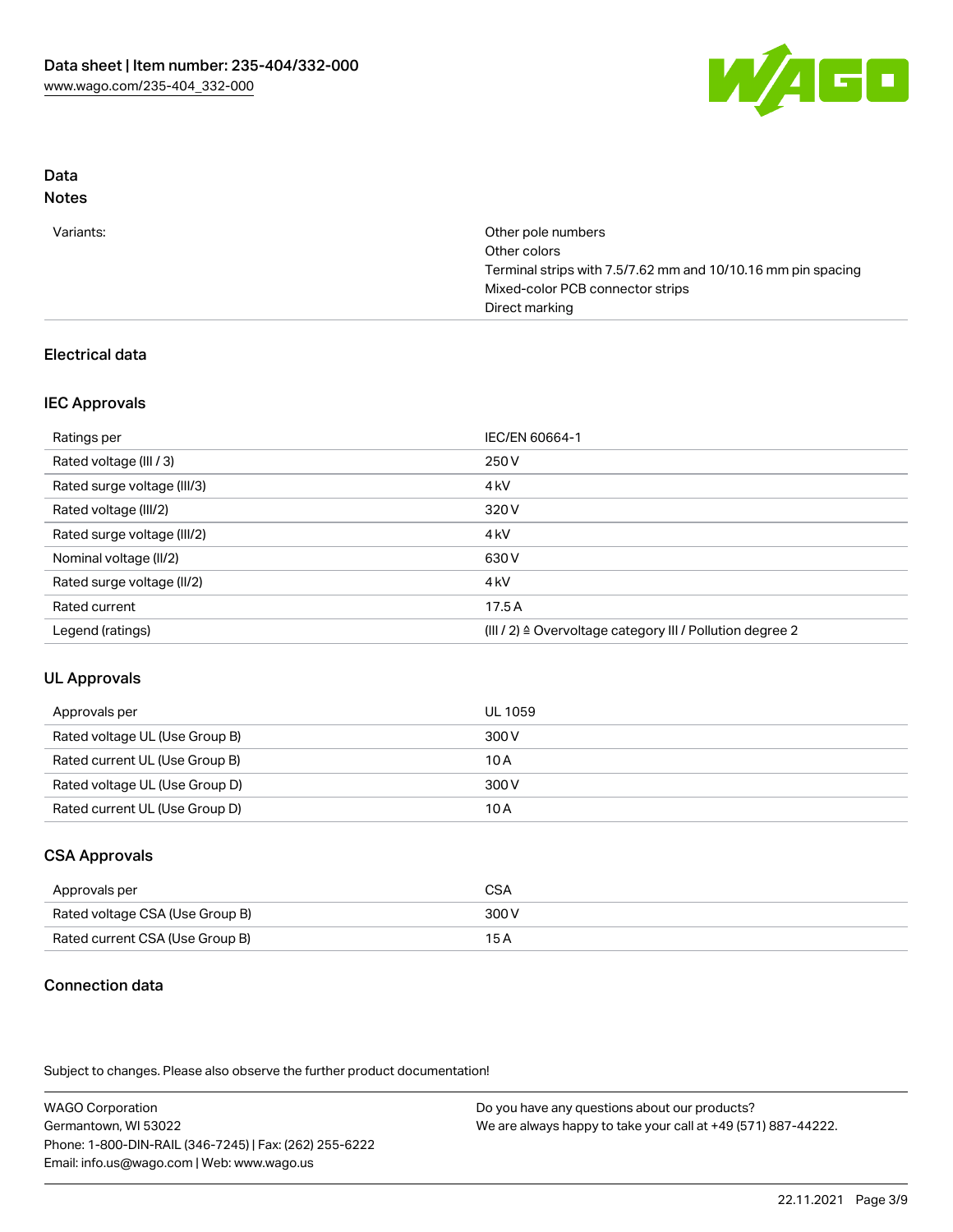

#### Connection 1

| Connection technology                             | Push-in CAGE CLAMP®                    |
|---------------------------------------------------|----------------------------------------|
| Actuation type                                    | Push-button                            |
| Solid conductor                                   | $0.21.5$ mm <sup>2</sup> / 20  14 AWG  |
| Fine-stranded conductor                           | $0.751.5$ mm <sup>2</sup> / 20  14 AWG |
| Fine-stranded conductor; with insulated ferrule   | $0.251$ mm <sup>2</sup>                |
| Fine-stranded conductor; with uninsulated ferrule | $0.251$ mm <sup>2</sup>                |
| Strip length                                      | $910$ mm $/0.350.39$ inch              |
| Conductor connection direction to PCB             | 0°                                     |
| Number of poles                                   | 4                                      |

### Physical data

| Pin spacing                          | 5/5.08 mm / 0.197/0.2 inch |
|--------------------------------------|----------------------------|
| Width                                | 21.5 mm / 0.846 inch       |
| Height                               | 19.1 mm / 0.752 inch       |
| Height from the surface              | 15.5 mm / 0.61 inch        |
| Depth                                | 12.5 mm / 0.492 inch       |
| Solder pin length                    | $3.6 \,\mathrm{mm}$        |
| Solder pin dimensions                | $0.4 \times 0.8$ mm        |
| Drilled hole diameter with tolerance | $1^{(+0.1)}$ mm            |

#### PCB contact

| Solder pin arrangement | over the entire terminal strip (in-line) |
|------------------------|------------------------------------------|
|                        |                                          |

## Material data

| Color                       | gray                                    |
|-----------------------------|-----------------------------------------|
| Insulation material         | Polyamide (PA66)                        |
| Flammability class per UL94 | V0                                      |
| Contact material            | Electrolytic copper ( $E_{\text{Cu}}$ ) |
| Fire load                   | $0.06$ MJ                               |
| Weight                      | 3.2g                                    |

#### Environmental requirements

Limit temperature range  $-60... +105$  °C

Subject to changes. Please also observe the further product documentation!

| <b>WAGO Corporation</b>                                | Do you have any questions about our products?                 |
|--------------------------------------------------------|---------------------------------------------------------------|
| Germantown, WI 53022                                   | We are always happy to take your call at +49 (571) 887-44222. |
| Phone: 1-800-DIN-RAIL (346-7245)   Fax: (262) 255-6222 |                                                               |
| Email: info.us@wago.com   Web: www.wago.us             |                                                               |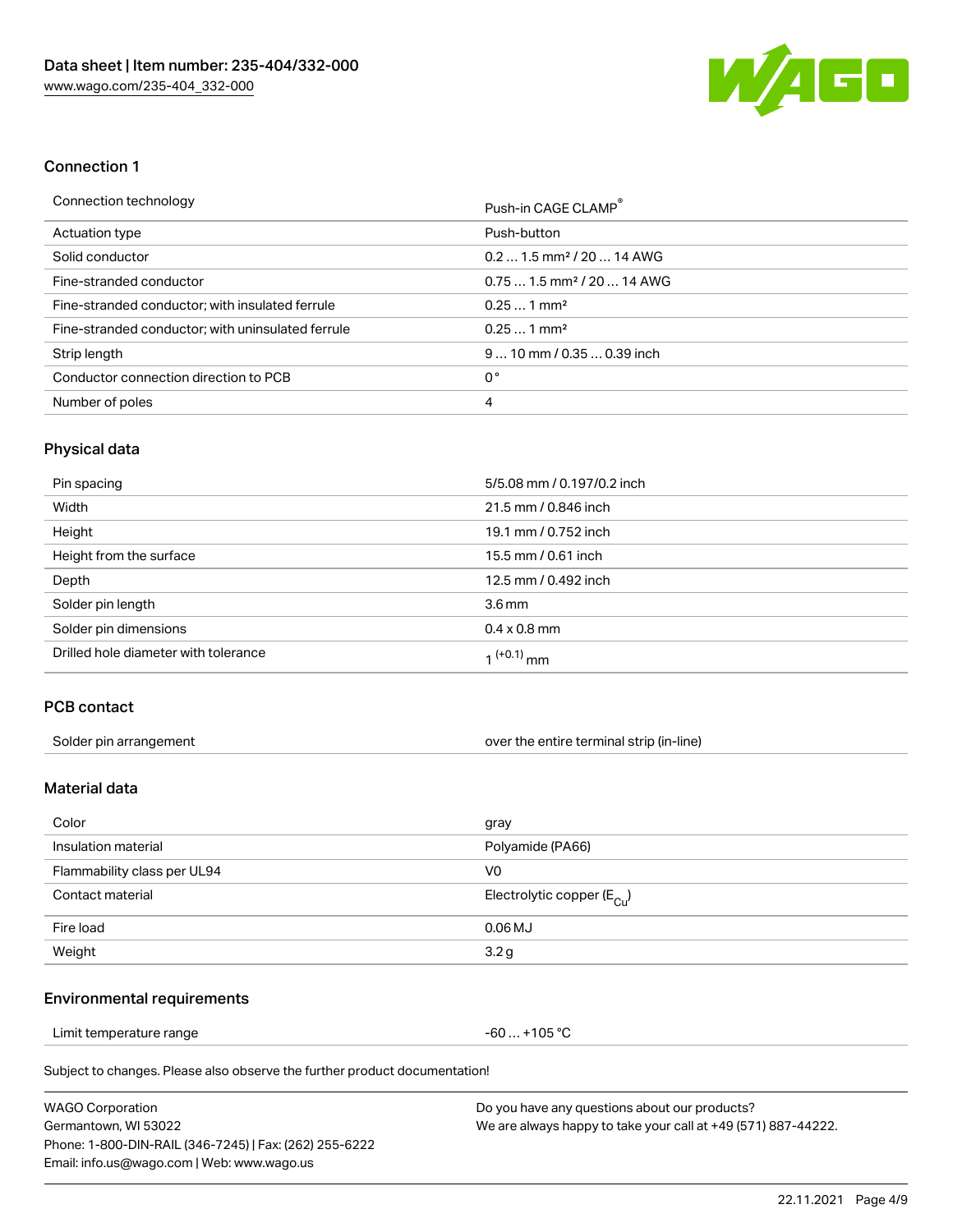

### Commercial data

| PU (SPU)              | 220 (55) Stück |
|-----------------------|----------------|
| Packaging type        | box            |
| Country of origin     | CΝ             |
| Customs tariff number | 85369010000    |

#### Approvals / Certificates

#### UL-Approvals

|                               |                               |                          | Certificate |
|-------------------------------|-------------------------------|--------------------------|-------------|
| Logo                          | Approval                      | Additional Approval Text | name        |
|                               | UL                            | $\overline{\phantom{0}}$ | E45172      |
| L<br>$\overline{\phantom{a}}$ | UL International Germany GmbH |                          |             |

### Optional accessories

| <b>Ferrules</b> |                                                                                                    |                      |
|-----------------|----------------------------------------------------------------------------------------------------|----------------------|
| Ferrule         |                                                                                                    |                      |
|                 | Item no.: 216-101                                                                                  | www.wago.com/216-101 |
|                 | Ferrule; Sleeve for 0.5 mm <sup>2</sup> / AWG 22; uninsulated; electro-tin plated; silver-colored  |                      |
|                 | Item no.: 216-104                                                                                  | www.wago.com/216-104 |
|                 | Ferrule; Sleeve for 1.5 mm <sup>2</sup> / AWG 16; uninsulated; electro-tin plated; silver-colored  |                      |
| f               | Item no.: 216-106                                                                                  |                      |
|                 | Ferrule; Sleeve for 2.5 mm <sup>2</sup> / AWG 14; uninsulated; electro-tin plated; silver-colored  | www.wago.com/216-106 |
|                 | Item no.: 216-107                                                                                  |                      |
|                 | Ferrule; Sleeve for 4 mm <sup>2</sup> / AWG 12; uninsulated; electro-tin plated                    | www.wago.com/216-107 |
| ſ               | Item no.: 216-108                                                                                  |                      |
|                 | Ferrule; Sleeve for 6 mm <sup>2</sup> / AWG 10; uninsulated; electro-tin plated; silver-colored    | www.wago.com/216-108 |
|                 | Item no.: 216-109                                                                                  |                      |
|                 | Ferrule; Sleeve for 10 mm <sup>2</sup> / AWG 8; uninsulated; electro-tin plated                    | www.wago.com/216-109 |
|                 | Item no.: 216-102                                                                                  |                      |
|                 | Ferrule; Sleeve for 0.75 mm <sup>2</sup> / AWG 20; uninsulated; electro-tin plated; silver-colored | www.wago.com/216-102 |
|                 | Item no.: 216-103                                                                                  |                      |
|                 | Ferrule; Sleeve for 1 mm <sup>2</sup> / AWG 18; uninsulated; electro-tin plated                    | www.wago.com/216-103 |
| R               | Item no.: 216-110                                                                                  |                      |
|                 | Ferrule; Sleeve for 16 mm <sup>2</sup> / AWG 6; uninsulated; electro-tin plated; metallic brown    | www.wago.com/216-110 |
|                 |                                                                                                    |                      |
|                 | Subject to changes. Please also observe the further product documentation!                         |                      |
|                 |                                                                                                    |                      |

WAGO Corporation Germantown, WI 53022 Phone: 1-800-DIN-RAIL (346-7245) | Fax: (262) 255-6222 Email: info.us@wago.com | Web: www.wago.us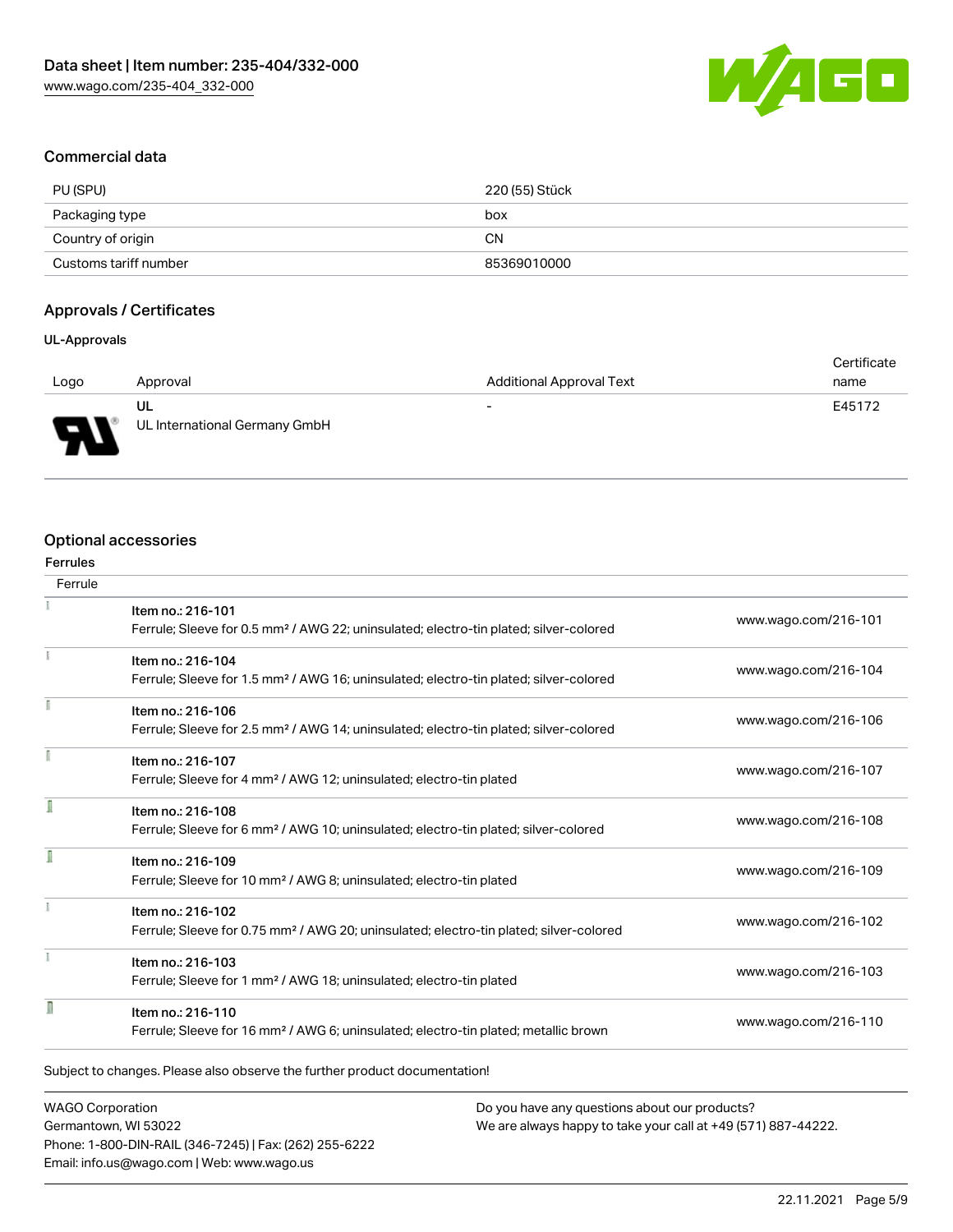## Data sheet | Item number: 235-404/332-000

Phone: 1-800-DIN-RAIL (346-7245) | Fax: (262) 255-6222

Email: info.us@wago.com | Web: www.wago.us

[www.wago.com/235-404\\_332-000](http://www.wago.com/235-404_332-000)



|                                                 | Item no.: 216-123<br>Ferrule; Sleeve for 1 mm <sup>2</sup> / AWG 18; uninsulated; electro-tin plated; silver-colored                                                               |                                                                                                                | www.wago.com/216-123 |
|-------------------------------------------------|------------------------------------------------------------------------------------------------------------------------------------------------------------------------------------|----------------------------------------------------------------------------------------------------------------|----------------------|
| ī.                                              | Item no.: 216-122<br>Ferrule; Sleeve for 0.75 mm <sup>2</sup> / AWG 20; uninsulated; electro-tin plated; silver-colored                                                            |                                                                                                                | www.wago.com/216-122 |
|                                                 | Item no.: 216-124<br>Ferrule; Sleeve for 1.5 mm <sup>2</sup> / AWG 16; uninsulated; electro-tin plated                                                                             |                                                                                                                | www.wago.com/216-124 |
|                                                 | Item no.: 216-142<br>Ferrule; Sleeve for 0.75 mm <sup>2</sup> / 18 AWG; uninsulated; electro-tin plated; electrolytic copper; gastight<br>crimped; acc. to DIN 46228, Part 1/08.92 |                                                                                                                | www.wago.com/216-142 |
|                                                 | Item no.: 216-132<br>Ferrule; Sleeve for 0.34 mm <sup>2</sup> / AWG 24; uninsulated; electro-tin plated                                                                            |                                                                                                                | www.wago.com/216-132 |
|                                                 | Item no.: 216-121<br>Ferrule; Sleeve for 0.5 mm <sup>2</sup> / AWG 22; uninsulated; electro-tin plated; silver-colored                                                             |                                                                                                                | www.wago.com/216-121 |
|                                                 | Item no.: 216-143<br>Ferrule; Sleeve for 1 mm <sup>2</sup> / AWG 18; uninsulated; electro-tin plated; electrolytic copper; gastight<br>crimped; acc. to DIN 46228, Part 1/08.92    |                                                                                                                | www.wago.com/216-143 |
|                                                 | Item no.: 216-131<br>Ferrule; Sleeve for 0.25 mm <sup>2</sup> / AWG 24; uninsulated; electro-tin plated; silver-colored                                                            |                                                                                                                | www.wago.com/216-131 |
|                                                 | Item no.: 216-141<br>Ferrule; Sleeve for 0.5 mm <sup>2</sup> / 20 AWG; uninsulated; electro-tin plated; electrolytic copper; gastight<br>crimped; acc. to DIN 46228, Part 1/08.92  |                                                                                                                | www.wago.com/216-141 |
|                                                 | Item no.: 216-152<br>Ferrule; Sleeve for 0.34 mm <sup>2</sup> / AWG 24; uninsulated; electro-tin plated                                                                            |                                                                                                                | www.wago.com/216-152 |
|                                                 | Item no.: 216-203<br>Ferrule; Sleeve for 1 mm <sup>2</sup> / AWG 18; insulated; electro-tin plated; red                                                                            |                                                                                                                | www.wago.com/216-203 |
| п                                               | Item no.: 216-206<br>Ferrule; Sleeve for 2.5 mm <sup>2</sup> / AWG 14; insulated; electro-tin plated; blue                                                                         |                                                                                                                | www.wago.com/216-206 |
|                                                 | Item no.: 216-207<br>Ferrule; Sleeve for 4 mm <sup>2</sup> / AWG 12; insulated; electro-tin plated; gray                                                                           |                                                                                                                | www.wago.com/216-207 |
|                                                 | Item no.: 216-202<br>Ferrule; Sleeve for 0.75 mm <sup>2</sup> / 18 AWG; insulated; electro-tin plated; gray                                                                        |                                                                                                                | www.wago.com/216-202 |
|                                                 | Item no.: 216-151<br>Ferrule; Sleeve for 0.25 mm <sup>2</sup> / AWG 24; uninsulated; electro-tin plated                                                                            |                                                                                                                | www.wago.com/216-151 |
| 1                                               | Item no.: 216-204<br>Ferrule; Sleeve for 1.5 mm <sup>2</sup> / AWG 16; insulated; electro-tin plated; black                                                                        |                                                                                                                | www.wago.com/216-204 |
|                                                 | Item no.: 216-209<br>Ferrule; Sleeve for 10 mm <sup>2</sup> / AWG 8; insulated; electro-tin plated; red                                                                            |                                                                                                                | www.wago.com/216-209 |
|                                                 | Item no.: 216-205<br>Ferrule; Sleeve for 2.08 mm <sup>2</sup> / AWG 14; insulated; electro-tin plated; yellow                                                                      |                                                                                                                | www.wago.com/216-205 |
|                                                 | Subject to changes. Please also observe the further product documentation!                                                                                                         |                                                                                                                |                      |
| <b>WAGO Corporation</b><br>Germantown, WI 53022 |                                                                                                                                                                                    | Do you have any questions about our products?<br>We are always happy to take your call at +49 (571) 887-44222. |                      |

22.11.2021 Page 6/9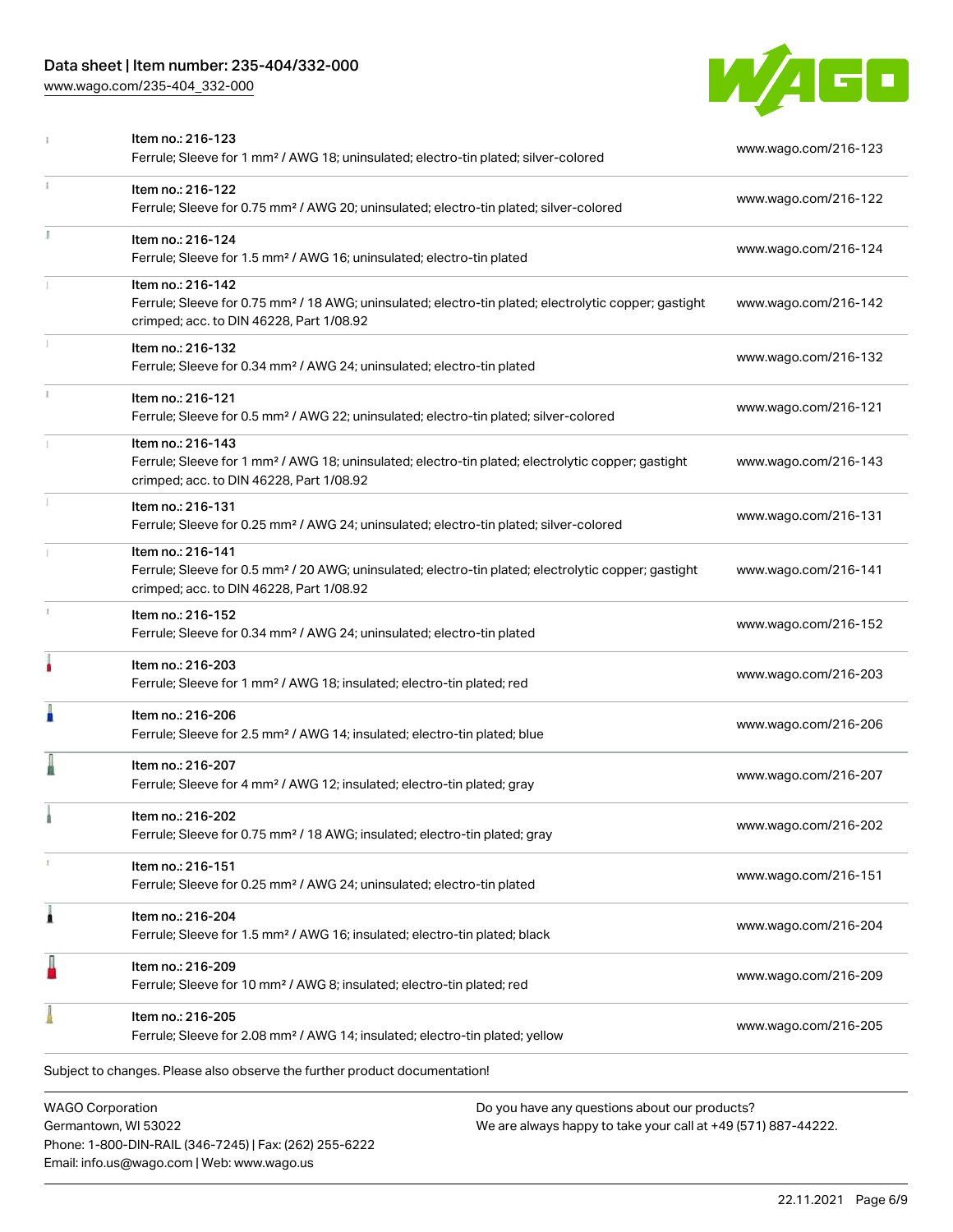[www.wago.com/235-404\\_332-000](http://www.wago.com/235-404_332-000)



|   | Item no.: 216-144<br>Ferrule; Sleeve for 1.5 mm <sup>2</sup> / AWG 16; uninsulated; electro-tin plated; electrolytic copper; gastight<br>crimped; acc. to DIN 46228, Part 1/08.92; silver-colored          | www.wago.com/216-144 |
|---|------------------------------------------------------------------------------------------------------------------------------------------------------------------------------------------------------------|----------------------|
|   | Item no.: 216-208<br>Ferrule; Sleeve for 6 mm <sup>2</sup> / AWG 10; insulated; electro-tin plated; electrolytic copper; gastight crimped; www.wago.com/216-208<br>acc. to DIN 46228, Part 4/09.90; yellow |                      |
|   | Item no.: 216-201<br>Ferrule; Sleeve for 0.5 mm <sup>2</sup> / 20 AWG; insulated; electro-tin plated; white                                                                                                | www.wago.com/216-201 |
|   | Item no.: 216-223<br>Ferrule; Sleeve for 1 mm <sup>2</sup> / AWG 18; insulated; electro-tin plated; red                                                                                                    | www.wago.com/216-223 |
|   | Item no.: 216-210<br>Ferrule; Sleeve for 16 mm <sup>2</sup> / AWG 6; insulated; electro-tin plated; electrolytic copper; gastight crimped; www.wago.com/216-210<br>acc. to DIN 46228, Part 4/09.90; blue   |                      |
|   | Item no.: 216-241<br>Ferrule; Sleeve for 0.5 mm <sup>2</sup> / 20 AWG; insulated; electro-tin plated; electrolytic copper; gastight<br>crimped; acc. to DIN 46228, Part 4/09.90; white                     | www.wago.com/216-241 |
|   | Item no.: 216-242<br>Ferrule; Sleeve for 0.75 mm <sup>2</sup> / 18 AWG; insulated; electro-tin plated; electrolytic copper; gastight<br>crimped; acc. to DIN 46228, Part 4/09.90; gray                     | www.wago.com/216-242 |
|   | Item no.: 216-222<br>Ferrule; Sleeve for 0.75 mm <sup>2</sup> / 18 AWG; insulated; electro-tin plated; gray                                                                                                | www.wago.com/216-222 |
|   | Item no.: 216-221<br>Ferrule; Sleeve for 0.5 mm <sup>2</sup> / 20 AWG; insulated; electro-tin plated; white                                                                                                | www.wago.com/216-221 |
| 1 | Item no.: 216-224<br>Ferrule; Sleeve for 1.5 mm <sup>2</sup> / AWG 16; insulated; electro-tin plated; black                                                                                                | www.wago.com/216-224 |
|   | Item no.: 216-243<br>Ferrule; Sleeve for 1 mm <sup>2</sup> / AWG 18; insulated; electro-tin plated; electrolytic copper; gastight crimped; www.wago.com/216-243<br>acc. to DIN 46228, Part 4/09.90; red    |                      |
| 1 | Item no.: 216-244<br>Ferrule; Sleeve for 1.5 mm <sup>2</sup> / AWG 16; insulated; electro-tin plated; electrolytic copper; gastight<br>crimped; acc. to DIN 46228, Part 4/09.90; black                     | www.wago.com/216-244 |
|   | Item no.: 216-263<br>Ferrule; Sleeve for 1 mm <sup>2</sup> / AWG 18; insulated; electro-tin plated; electrolytic copper; gastight crimped; www.wago.com/216-263<br>acc. to DIN 46228, Part 4/09.90; red    |                      |
|   | Item no.: 216-246<br>Ferrule; Sleeve for 2.5 mm <sup>2</sup> / AWG 14; insulated; electro-tin plated; electrolytic copper; gastight<br>crimped; acc. to DIN 46228, Part 4/09.90; blue                      | www.wago.com/216-246 |
| Ω | Item no.: 216-266<br>Ferrule; Sleeve for 2.5 mm <sup>2</sup> / AWG 14; insulated; electro-tin plated; electrolytic copper; gastight<br>crimped; acc. to DIN 46228, Part 4/09.90; blue                      | www.wago.com/216-266 |
| 1 | Item no.: 216-264<br>Ferrule; Sleeve for 1.5 mm <sup>2</sup> / AWG 16; insulated; electro-tin plated; electrolytic copper; gastight<br>crimped; acc. to DIN 46228, Part 4/09.90; black                     | www.wago.com/216-264 |
|   | Item no.: 216-284                                                                                                                                                                                          |                      |

Subject to changes. Please also observe the further product documentation!

WAGO Corporation Germantown, WI 53022 Phone: 1-800-DIN-RAIL (346-7245) | Fax: (262) 255-6222 Email: info.us@wago.com | Web: www.wago.us Do you have any questions about our products? We are always happy to take your call at +49 (571) 887-44222.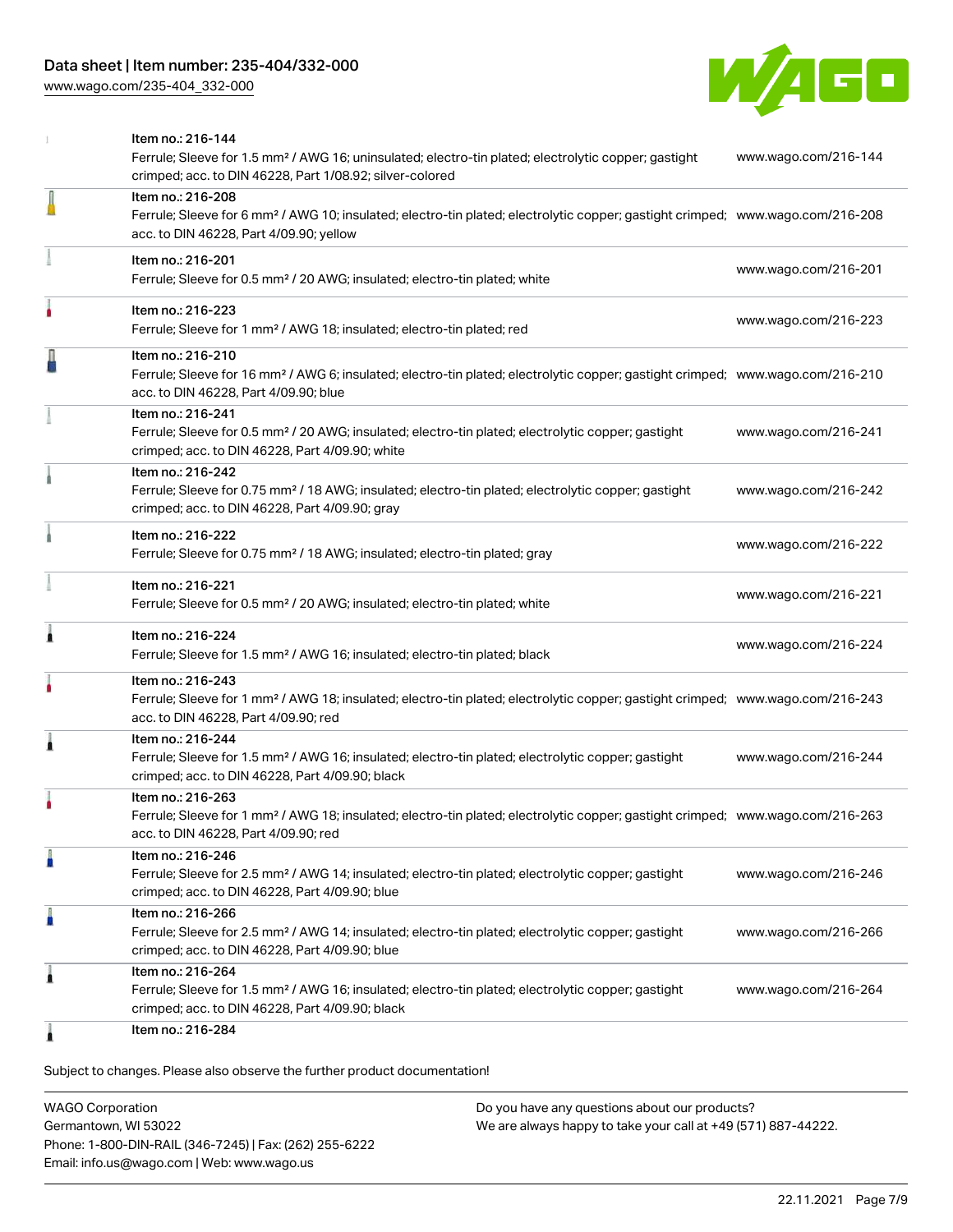[www.wago.com/235-404\\_332-000](http://www.wago.com/235-404_332-000)



|   | Ferrule; Sleeve for 1.5 mm <sup>2</sup> / AWG 16; insulated; electro-tin plated; electrolytic copper; gastight<br>crimped; acc. to DIN 46228, Part 4/09.90; black                                          | www.wago.com/216-284 |
|---|------------------------------------------------------------------------------------------------------------------------------------------------------------------------------------------------------------|----------------------|
| A | Item no.: 216-286<br>Ferrule; Sleeve for 2.5 mm <sup>2</sup> / AWG 14; insulated; electro-tin plated; electrolytic copper; gastight<br>crimped; acc. to DIN 46228, Part 4/09.90; blue                      | www.wago.com/216-286 |
|   | Item no.: 216-287<br>Ferrule; Sleeve for 4 mm <sup>2</sup> / AWG 12; insulated; electro-tin plated; electrolytic copper; gastight crimped; www.wago.com/216-287<br>acc. to DIN 46228, Part 4/09.90; gray   |                      |
|   | Item no.: 216-262<br>Ferrule; Sleeve for 0.75 mm <sup>2</sup> / 18 AWG; insulated; electro-tin plated; electrolytic copper; gastight<br>crimped; acc. to DIN 46228, Part 4/09.90; gray                     | www.wago.com/216-262 |
|   | Item no.: 216-288<br>Ferrule; Sleeve for 6 mm <sup>2</sup> / AWG 10; insulated; electro-tin plated; electrolytic copper; gastight crimped; www.wago.com/216-288<br>acc. to DIN 46228, Part 4/09.90; yellow |                      |
| A | Item no.: 216-289<br>Ferrule; Sleeve for 10 mm <sup>2</sup> / AWG 8; insulated; electro-tin plated; electrolytic copper; gastight crimped; www.wago.com/216-289<br>acc. to DIN 46228, Part 4/09.90; red    |                      |
|   | Item no.: 216-301<br>Ferrule; Sleeve for 0.25 mm <sup>2</sup> / AWG 24; insulated; electro-tin plated; yellow                                                                                              | www.wago.com/216-301 |
|   | Item no.: 216-321<br>Ferrule; Sleeve for 0.25 mm <sup>2</sup> / AWG 24; insulated; electro-tin plated; yellow                                                                                              | www.wago.com/216-321 |
| ۸ | Item no.: 216-322<br>Ferrule; Sleeve for 0.34 mm <sup>2</sup> / 22 AWG; insulated; electro-tin plated; green                                                                                               | www.wago.com/216-322 |
|   | Item no.: 216-267<br>Ferrule; Sleeve for 4 mm <sup>2</sup> / AWG 12; insulated; electro-tin plated; electrolytic copper; gastight crimped; www.wago.com/216-267<br>acc. to DIN 46228, Part 4/09.90; gray   |                      |
|   | Item no.: 216-302<br>Ferrule; Sleeve for 0.34 mm <sup>2</sup> / 22 AWG; insulated; electro-tin plated; light turquoise                                                                                     | www.wago.com/216-302 |
|   |                                                                                                                                                                                                            |                      |

## Downloads Documentation

| <b>Additional Information</b> |            |        |          |
|-------------------------------|------------|--------|----------|
| Technical explanations        | 2019 Apr 3 | pdf    | Download |
|                               |            | 2.0 MB |          |

#### Installation Notes

Conductor termination

Subject to changes. Please also observe the further product documentation!

WAGO Corporation Germantown, WI 53022 Phone: 1-800-DIN-RAIL (346-7245) | Fax: (262) 255-6222 Email: info.us@wago.com | Web: www.wago.us